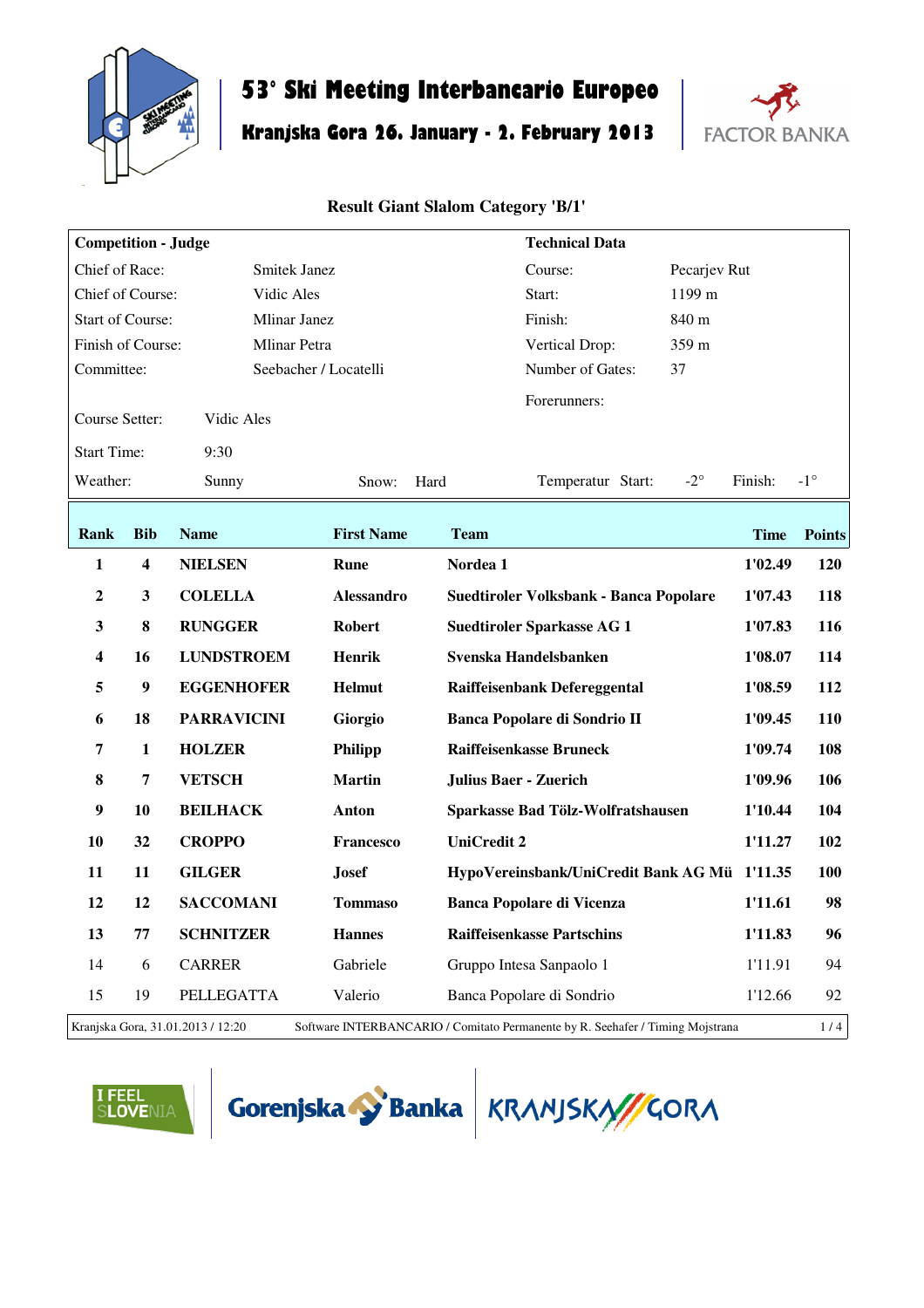| Rank | <b>Bib</b> | <b>Name</b>         | <b>First Name</b> | <b>Team</b>                              | <b>Time</b> | <b>Points</b> |
|------|------------|---------------------|-------------------|------------------------------------------|-------------|---------------|
| 16   | 21         | DI GIULIO           | Saverio           | Gruppo Banca Monte dei Paschi di Siena   | 1'13.25     | 90            |
| 17   | 88         | <b>PANOZZO</b>      | Daniele           | Gruppo Intesa Sanpaolo 1                 | 1'14.44     | 88            |
| 18   | 26         | <b>FABBRI</b>       | Luca              | Gruppo Intesa Sanpaolo 1                 | 1'14.56     | 86            |
| 19   | 24         | <b>GAZZIN</b>       | Tommaso           | Banca Popolare di Vicenza                | 1'14.75     | 84            |
| 20   | 15         | <b>RAINER</b>       | Rudolf            | Sparkasse Schwaz AG                      | 1'15.62     | 82            |
| 21   | 20         | <b>HOF</b>          | Dominik           | Credit Suisse 1                          | 1'15.70     | 80            |
| 22   | 42         | DE MARZO            | Paolo             | Gruppo Intesa Sanpaolo 1                 | 1'15.86     | 78            |
| 23   | 22         | <b>MALL</b>         | Andrea            | Graubuendner Kantonalbank - Chur         | 1'15.98     | 76            |
| 24   | 29         | <b>GÜNGERICH</b>    | Reto              | <b>Bank Vontobel AG</b>                  | 1'16.20     | 74            |
| 25   | 30         | <b>CONCARI</b>      | Stefano           | Gruppo BPER                              | 1'16.88     | 72            |
| 26   | 46         | <b>ROCCO</b>        | Andréa            | <b>UBI Banca Gruppo 1</b>                | 1'16.89     | 70            |
| 27   | 33         | <b>BACHMEIER</b>    | Thomas            | <b>BayernLB</b> Muenchen                 | 1'17.12     | 68            |
| 28   | 70         | <b>STIPCOVICH</b>   | Davide            | Banca di Cividale                        | 1'17.94     | 66            |
| 29   | 49         | <b>FAMOS</b>        | Jon Armon         | Raiffeisen Schweiz                       | 1'18.37     | 64            |
| 30   | 68         | <b>MARTHINSEN</b>   | Haakon J.         | <b>DNB Bank ASA 1</b>                    | 1'18.74     | 62            |
| 31   | 36         | <b>TREDICINI</b>    | Massimo           | Gruppo Credito Valtellinese              | 1'18.95     | 60            |
| 32   | 44         | <b>KRASEVEC</b>     | Primoz            | Bankart Nova Ljubljanska Banka           | 1'19.08     | 58            |
| 33   | 41         | <b>DANIELSEN</b>    | Torstein          | <b>DNB Bank ASA 1</b>                    | 1'20.42     | 56            |
| 34   | 23         | <b>GABBRIELLINI</b> | Tommaso           | Gruppo Banca Monte dei Paschi di Siena   | 1'20.89     | 54            |
| 35   | 37         | <b>HEINZER</b>      | Peter             | Luzerner Kantonalbank                    | 1'20.93     | 52            |
| 36   | 27         | <b>DUSILEK</b>      | Jakub             | UniCredit 1                              | 1'21.18     | 50            |
| 37   | 80         | <b>BANDI</b>        | Adnré             | Credit Suisse 1                          | 1'21.57     | 48            |
| 38   | 31         | <b>BERNARD</b>      | Andre             | HypoVereinsbank/UniCredit Bank AG Münc   | 1'21.74     | 46            |
| 39   | 43         | <b>LAPINSKI</b>     | Dariusz           | UniCredit 2                              | 1'21.86     | 44            |
| 40   | 65         | <b>MAIER</b>        | Jürgen            | Credit Suisse 1                          | 1'22.00     | 42            |
| 41   | 73         | <b>FIKRLE</b>       | Antonin           | UniCredit 1                              | 1'22.24     | 40            |
| 42   | 34         | <b>VOLK</b>         | Christian         | Sparkasse Bad Tölz-Wolfratshausen        | 1'22.48     | 38            |
| 43   | 35         | <b>HAUKO</b>        | Klemen            | UniCredit 1                              | 1'23.05     | 36            |
| 44   | 67         | TOMAŽIČ             | Jaka              | UniCredit Banka Slovenija                | 1'23.51     | 34            |
| 45   | 75         | <b>LUONGO</b>       | Luca              | Gruppo Banca Monte dei Paschi di Siena   | 1'23.68     | 32            |
| 46   | 56         | <b>RICCI</b>        | Massimiliano      | Gruppo BPER                              | 1'24.04     | 30            |
| 47   | 45         | <b>SCHOCH</b>       | Oliver            | UBS AG - 1                               | 1'24.51     | 28            |
| 48   | 74         | <b>THOMASER</b>     | Egon              | Raiffeisenkasse Bruneck                  | 1'25.18     | 26            |
| 49   | 76         | <b>SBARDELLA</b>    | Massimo           | Gruppo Intesa Sanpaolo 2                 | 1'25.20     | 24            |
| 50   | 84         | PISKUR              | Joze              | SKB - Societe Generale Group - Ljubljana | 1'25.52     | 22            |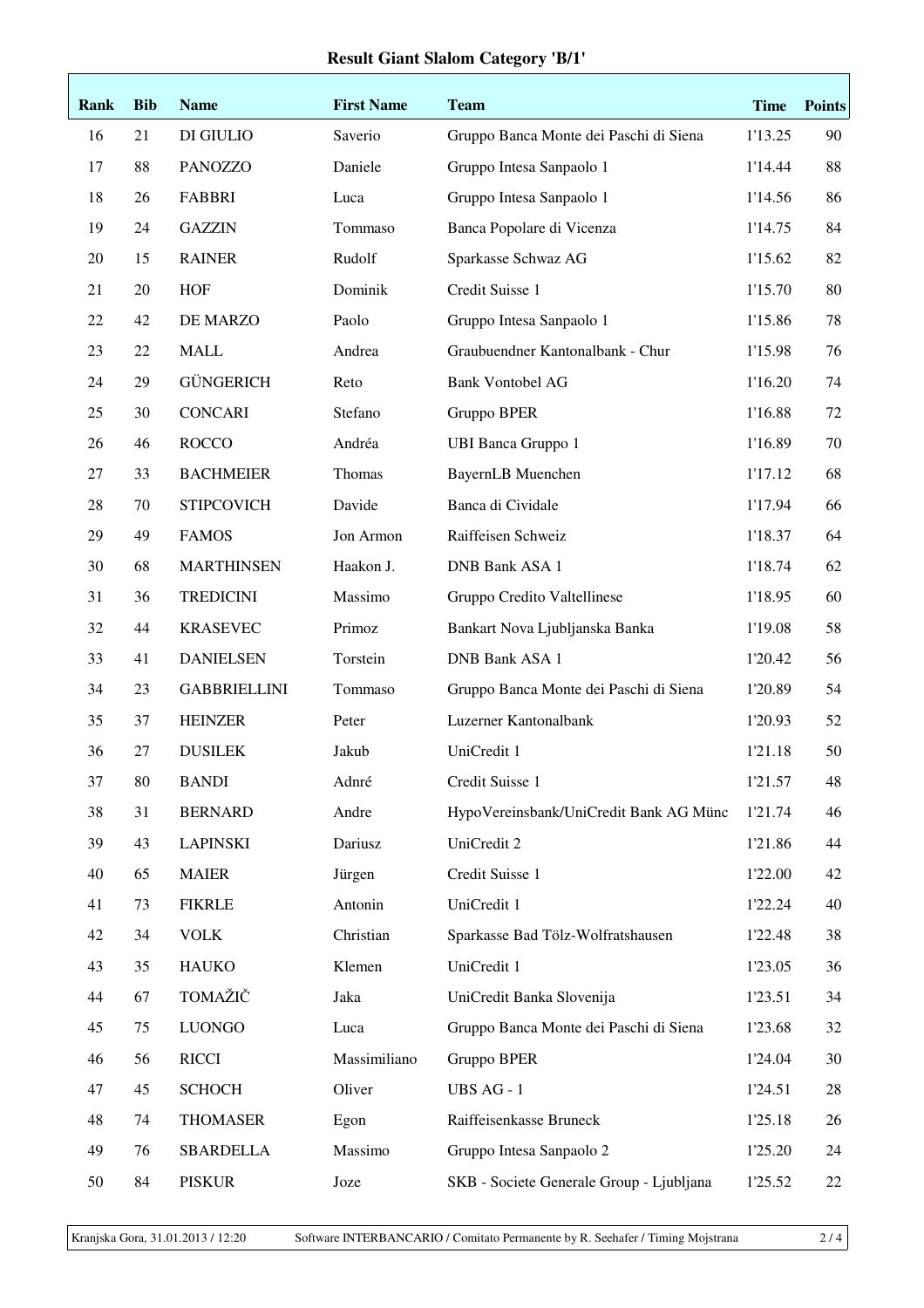| Rank                                                                                                                       | <b>Bib</b> | <b>Name</b>         | <b>First Name</b> | <b>Team</b>                            | <b>Time</b> | <b>Points</b>  |  |
|----------------------------------------------------------------------------------------------------------------------------|------------|---------------------|-------------------|----------------------------------------|-------------|----------------|--|
| 51                                                                                                                         | 38         | <b>MARCHELLI</b>    | Marco             | Banca Popolare di Vicenza              | 1'25.90     | 20             |  |
| 52                                                                                                                         | 57         | <b>HODEL</b>        | Bernhard          | Luzerner Kantonalbank                  | 1'26.13     | 18             |  |
| 53                                                                                                                         | 40         | <b>PERATHONER</b>   | Thomas            | Suedtiroler Volksbank - Banca Popolare | 1'26.34     | 16             |  |
| 54                                                                                                                         | 64         | <b>TOMSON</b>       | Toomas            | Nordea 1                               | 1'27.20     | 14             |  |
| 55                                                                                                                         | 71         | <b>GRIMM</b>        | Simon             | Landesbank Baden-Wuerttemberg          | 1'29.99     | 12             |  |
| 55                                                                                                                         | 50         | <b>MERELLI</b>      | Luca              | <b>UBI Banca Gruppo 1</b>              | 1'29.99     | 12             |  |
| 57                                                                                                                         | 54         | <b>BORIERO</b>      | Marco             | Gruppo Intesa Sanpaolo 2               | 1'30.04     | $\,8\,$        |  |
| 58                                                                                                                         | 51         | <b>KORFITSEN</b>    | Kristian          | UBS AG - 1                             | 1'30.35     | 6              |  |
| 59                                                                                                                         | 59         | <b>BALDESSARI</b>   | Mauro             | Cassa Rurale Lavis-Valle di Cembra     | 1'30.41     | $\overline{4}$ |  |
| 60                                                                                                                         | 81         | <b>ZNIDAR</b>       | <b>Boris</b>      | Sberbank Slovenija                     | 1'30.46     | $\mathfrak{2}$ |  |
| 61                                                                                                                         | 78         | <b>HUDOVORNIK</b>   | Rok               | Abanka Ljubljana D. D.                 | 1'30.95     | $\mathbf{1}$   |  |
| 62                                                                                                                         | 60         | <b>PARKELJ</b>      | Klemen            | UniCredit Banka Slovenija              | 1'31.06     | $\mathbf{1}$   |  |
| 63                                                                                                                         | 62         | <b>PELJHAN</b>      | Jure              | Nova Ljubljanska Banka - Ljubljana     | 1'32.80     | $\mathbf{1}$   |  |
| 64                                                                                                                         | 53         | <b>GAMS</b>         | Martin            | Sparkasse Bad Tölz-Wolfratshausen      | 1'32.83     | $\mathbf{1}$   |  |
| 65                                                                                                                         | 79         | <b>KRKALIC</b>      | Almir             | Gruppo Intesa Sanpaolo Estero          | 1'34.23     | $\mathbf{1}$   |  |
| 66                                                                                                                         | 86         | <b>MERLER</b>       | Tiziano           | Cassa Rurale Lavis-Valle di Cembra     | 1'34.25     | $\mathbf{1}$   |  |
| 67                                                                                                                         | 63         | <b>HELLSTRAND</b>   | Anders            | Nordea 1                               | 1'34.43     | $\mathbf{1}$   |  |
| 68                                                                                                                         | 48         | <b>KMIT</b>         | Tomas             | Gruppo Intesa Sanpaolo Estero          | 1'36.80     | $\mathbf{1}$   |  |
| 69                                                                                                                         | 52         | <b>HERRMANN</b>     | Stefan            | Landesbank Baden-Wuerttemberg          | 1'39.13     | $\mathbf{1}$   |  |
| 70                                                                                                                         | 55         | <b>FRAENKEL</b>     | Anders            | Nordea 1                               | 1'41.17     | $\mathbf{1}$   |  |
| 71                                                                                                                         | 58         | SOMMERSTAD          | Fred Arne         | <b>DNB Bank ASA 1</b>                  | 1'41.81     | $\mathbf{1}$   |  |
| 72                                                                                                                         | 85         | <b>KOŽUH</b>        | Marko             | Sberbank Slovenija                     | 1'42.28     | 1              |  |
| 73                                                                                                                         | 83         | <b>GOERLICH</b>     | Jürgen            | Sparkasse Bad Tölz-Wolfratshausen      | 1'43.12     | 1              |  |
| 74                                                                                                                         | 87         | <b>REDNJAK</b>      | Boštjan           | Sberbank Slovenija                     | 1'44.01     | 1              |  |
| 75                                                                                                                         | 66         | <b>GIALLEONARDO</b> | Carlo             | Banca Popolare di Lanciano e Sulmona   | 2'05.48     | $\mathbf{1}$   |  |
| Disqualified (2)                                                                                                           |            |                     |                   |                                        |             |                |  |
|                                                                                                                            | 14         | <b>NEGRI</b>        | Paolo             | Banca Popolare di Sondrio              |             |                |  |
|                                                                                                                            | 72         | <b>ANGHINETTI</b>   | Andrea            | Gruppo BPER                            |             |                |  |
| Not finished (7)                                                                                                           |            |                     |                   |                                        |             |                |  |
|                                                                                                                            | 5          | <b>MAGGIENGA</b>    | Roberto           | Deutsche Bank - Italia                 |             |                |  |
|                                                                                                                            | 13         | <b>MOSSINELLI</b>   | Andrea            | Banca Popolare di Sondrio              |             |                |  |
|                                                                                                                            | 17         | <b>INVITTI</b>      | Christian         | Banca Popolare di Sondrio II           |             |                |  |
|                                                                                                                            | 25         | <b>CEH</b>          | Miha              | Nova Kreditna Banka - Maribor          |             |                |  |
|                                                                                                                            | 28         | <b>KÄRCHER</b>      | Reto              | Julius Baer - Zuerich                  |             |                |  |
|                                                                                                                            | 47         | <b>WOHLWEND</b>     | Thomas            | Raiffeisen Schweiz                     |             |                |  |
| Kranjska Gora, 31.01.2013 / 12:20<br>Software INTERBANCARIO / Comitato Permanente by R. Seehafer / Timing Mojstrana<br>3/4 |            |                     |                   |                                        |             |                |  |